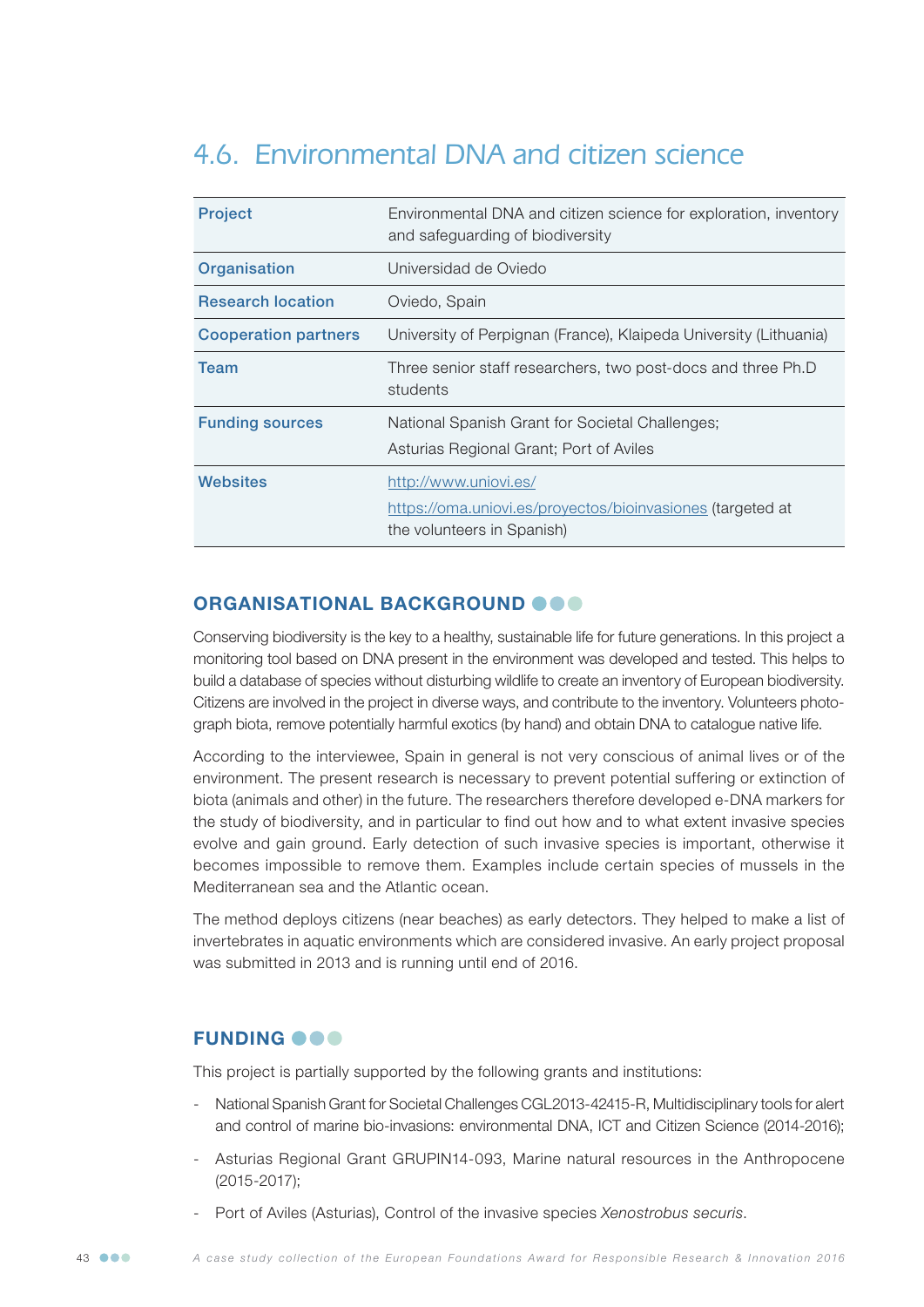## PROBLEM BEING ADDRESSED @@@

The future of humans depends upon living natural resources, which are inextricably linked with biodiversity. Future healthy and sustainable biodiversity relies on a good knowledge of present ecosystems. Biota inventories 'in the wild' are generally carried out by experts and follow sampling protocols that involve intrusive practices (electrofishing, netting, trapping etc.), especially in aquatic ecosystems where the species cannot be easily observed and quantified. Recent developments in environmental DNA (eDNA) make it possible to identify species from their DNA traces left in the water. This can be used to create an inventory of elusive and scarce organisms without disturbing wildlife. Current methods are still expensive and require high expertise in bioinformatics to analyse massive numbers of DNA sequences. Improvements are required to quantify the abundance of species of interest, expanding the methodology to all taxonomic groups, and making technology accessible to modest budgets.

In this project the researchers developed protocols and instruments for accurate, accessible, non-invasive and non-disturbing creation of an inventory of aquatic European biodiversity from DNA traces present in water. The original project is focused on marine biota. Case studies are centred in coastal areas of the Baltic, Cantabrian and Mediterranean seas.

# RESEARCH DESIGN AND SOLUTION OGO

The aim of the network is the exploration and safeguarding of local coastal biodiversity through respectful, non-invasive procedures, and it aims to:

- Develop protocols and instruments for accurate, accessible, non-invasive and non-disturbing inventory of aquatic fauna, through: visual tools such as photographs and videos and cheap, innovative molecular tools based on environmental DNA, to save lives and promote the welfare of wild animals.
- Bring together people of different age and activity sectors for environmental actions (coastal cleaning, control of exotic biota, biodiversity monitoring), in a network of citizen scientists. Day activities in senior education programmes for retired people, children in surf schools, members of the general public in continuous education, university students, primary and secondary schools, fishermen's associations and guilds, scuba diving clubs, port authorities and regional authorities were targeted, contacted and invited to participate.
- Involve authorities, managers, stakeholders and general public in creating the biota inventory using the newly developed non-invasive methods in order to increase conscious treatment of biodiversity.

The team also offers workshops for people who are interested in finding out how DNA is extracted, etc. The group started off enthusiastically, opening up the lab to those who wanted to help collect samples at the beaches. Participants seemed to enjoy that very much. Also the group received feedback information from the participants, and learned that their ways of transmitting their information was not very good. They then organised a 'club', with workshops on various topics, to engage the public. That worked better, demonstrating some degree of internal reflexivity to optimise the value of their outcomes.

As an example of citizen science, with photos rather than eDNA: in Oviedo people were asked to upload old pictures (up to decades ago) with the year indicated. These people were then asked to take a new picture in the same location. This resulted in thousands of pictures that were used to identify how vegetation has changed over the years. Exotic invasive plants and their migration patterns were identified in this way.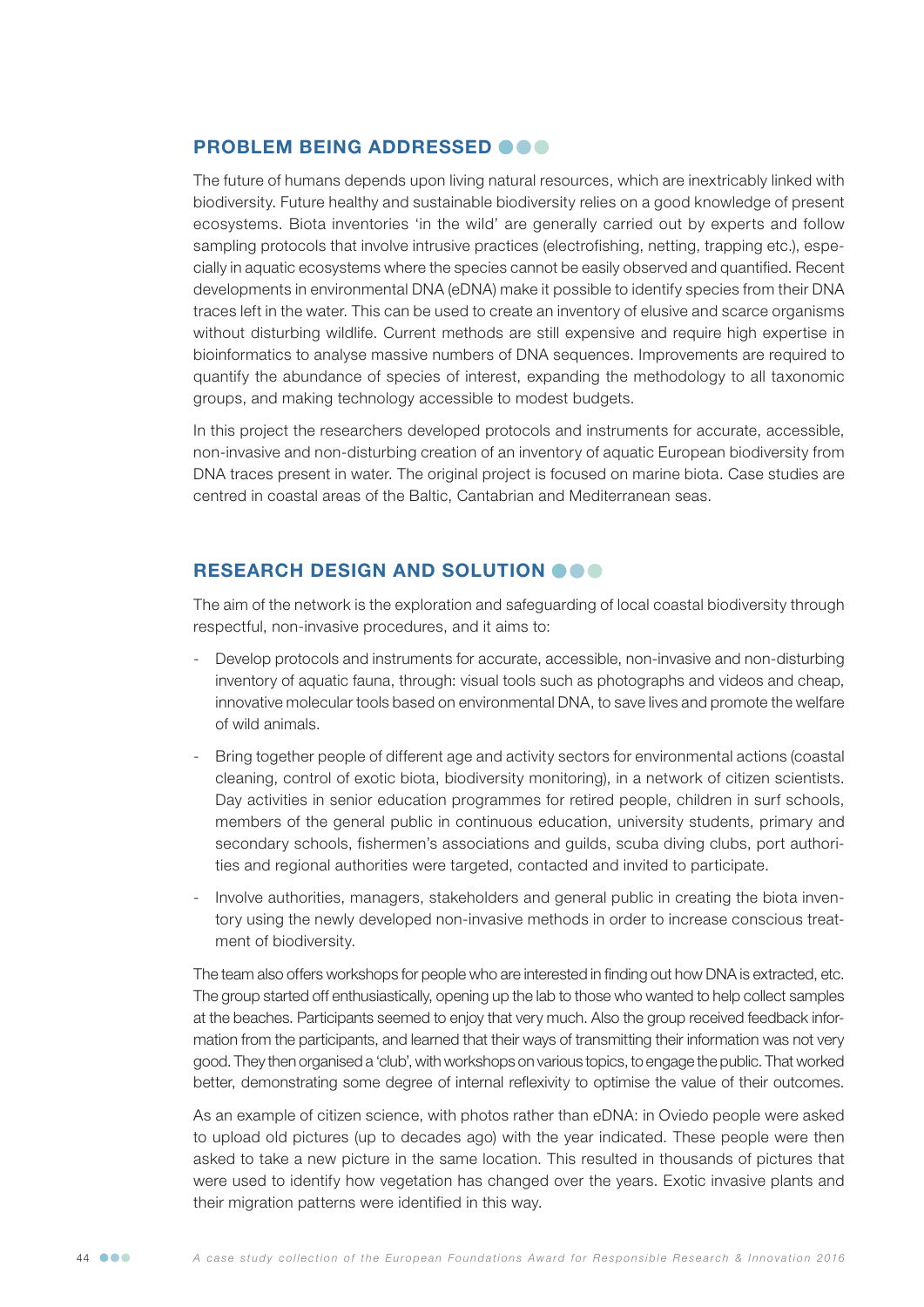In Spain, over 200 citizen scientists aged eight to eighty-two were recruited. They worked on collecting DNA; helped organise a photograph exhibition about biodiversity; children learned to recognise native and exotic biota, and visited Oviedo University, for example during the Week of Science. In the port of Aviles (Spain) they collectively discovered a plague of alien mussels. Supported by port authorities, the multi-age volunteer group handled the invasive species by removing them by hand.

#### GRAND CHALLENGE BEING ADDRESSED OOO

The societal challenges addressed revolve around the sustainable use of natural resources and protecting and conserving biodiversity. The team uses the following approach:

- Reconciling reliable biodiversity inventory with respect for animals in their natural habitats; the values of environmental conservation and sustainable management of natural resources and biodiversity are natural outcomes of this project.
- Involving the general public of all ages in science, thereby filling the gap between highly specialised science in research and academia and public scientific knowledge. When young students (primary and secondary education) share their activities they engage them in responsible research and scientific practices, and awaken their interest in science and knowledge, as well as in environmental issues. The same can be applied to seniors, since they involve mature students who are above retirement age in our activities.

The research teams indicated that the problem of exotic species is that they outcompete the native population. For example, the native population of a certain species of mussels disappeared from one marina in less than two years. If the new species gets out of the marina, it could spread to other places. But the new ones cannot be eaten, since they are small, but simultaneously accumulate heavy metals faster by growing faster. Then starfish, for example, which may eat these mussels could die because of the heavy metals, which poison them slowly by gradual accumulation and so on up the food chain to fish and then human beings. Mercury can be a particular problem, since it is taken up before it disappears into sediments due to the fast growth of the mussels. Similar examples exist in the case of plants, which hinder e.g. bird nesting and cause other problems downstream from this.

## RESPONSIBLE RESEARCH AND INNOVATION OOO

In principle, the team believes that current academic knowledge should be publicly shared with citizens to support conscious and respectful treatment of local biodiversity. Moreover, it is simply impossible to make an inventory of all coastal biodiversity without the help of local citizens; there is not and will never be an adequate workforce for such a huge task. This project therefore intends to involve volunteers of all ages in a network of citizen scientists. Target groups and stakeholders in the research are scientists, managers of natural resources, national and regional authorities, fishermen's associations and guilds, surf schools, marina and yacht clubs, graduate and undergraduate students, senior citizens involved in lifelong learning and the general public. Scientists and managers are in charge of biodiversity inventories. Regional and national authorities have the competences for environmental issues. Fishermen and people engaged in recreational maritime activities are key stakeholders for marine biodiversity. The good response to the project from seniors gave the idea of introducing the value of multi-age groups in citizen science.